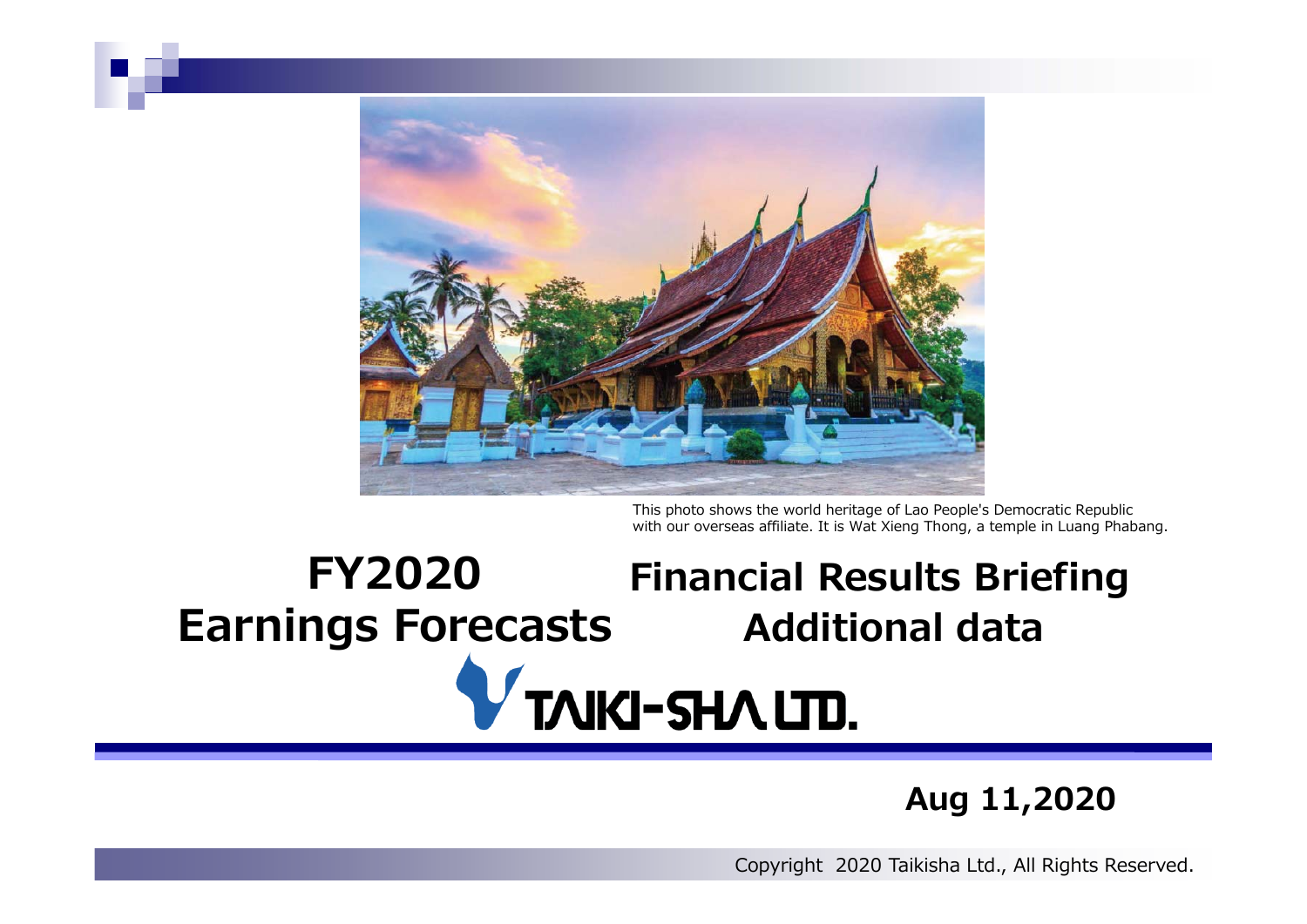

## **Earnings Forecasts by Division**

|                      |            |           |       |            |                          |         |                  |       |                     |                 |        |          |       |       | (Hundred millions of yen) |
|----------------------|------------|-----------|-------|------------|--------------------------|---------|------------------|-------|---------------------|-----------------|--------|----------|-------|-------|---------------------------|
|                      | 2019.3     |           |       |            | 2020.3                   |         |                  |       |                     |                 | 2021.3 |          |       |       |                           |
|                      | Green      | Paint     | Total | Green      | Paint                    | Total   | Green Technology |       |                     | Paint Finishing |        |          | Total |       |                           |
|                      | Technology | Finishing |       | Technology | Finishing                |         | H1(E)            | H2(E) | $\vert$ Total $(E)$ | H1(E)           | H2(E)  | Total(E) | H1(E) | H2(E) | Total(E)                  |
| Orders               | 1,585      | 833       | 2,418 | 1,605      | 663                      | 2,269   | 550              | 750   | 1,300               | 350             | 370    | 720      | 900   | 1,120 | 2,020                     |
| Sales                | 1,491      | 762       | 2,254 | 1,573      | 680                      | 2,253   | 565              | 735   | 1,300               | 240             | 490    | 730      | 805   | 1,225 | 2,030                     |
| Operating<br>income  | 131        | 14        | 140   | 135        | 27                       | 154     | 42               | 64    | 106                 | $-10$           | 22     | 12       | 31    | 79    | 110                       |
| (ratio)              | 8.8%       | 2.0%      | 6.2%  | 8.6%       | 4.1%                     | 6.9%    | 7.4%             | 8.7%  | 8.2%                | $-4.2%$         | 4.5%   | 1.6%     | 3.9%  | 6.4%  | 5.4%                      |
| Ordinary<br>income   | 135        | 16        | 150   | 138        | 28                       | 159     | 44               | 64    | 108                 | $-8$            | 21     | 13       | 39    | 81    | 120                       |
| (ratio)              | 9.1%       | 2.2%      | 6.7%  | 8.8%       | 4.1%                     | 7.1%    | 7.8%             | 8.7%  | 8.3%                | $-3.3%$         | 4.3%   | 1.8%     | 4.8%  | 6.6%  | 5.9%                      |
| <b>Net</b><br>income |            |           | 88    |            | ۰                        | 91      |                  |       |                     |                 |        |          | 29    | 51    | 80                        |
| (ratio)              |            |           | 3.9%  |            | $\overline{\phantom{a}}$ | $4.1\%$ |                  |       |                     |                 |        |          | 3.6%  | 4.2%  | 3.9%                      |

**① FY2018 Results︓1US\$=¥110.58, 1€=¥130.38, 1THB=¥3.42**

**② FY2019 Results︓1US\$=¥109.37, 1€=¥122.51, 1THB=¥3.52 Sales︓17.8 hundred millions of yen, Ordinary income︓△0.5 hundred millions of yen**

**Effects of foreign exchange differences between ① and ② on**

### **③ FY2020 Estimation︓1US\$=¥106.00, 1€=¥117.00, 1THB=¥3.49**

※ Influence for the earnings forecasts for FY2020 when all exchange rates fluctuate by 1% is;

Orders/Sales: Approximately 10 hundred millions of yen, Ordinary income: Approximately 0.3 hundred millions of yen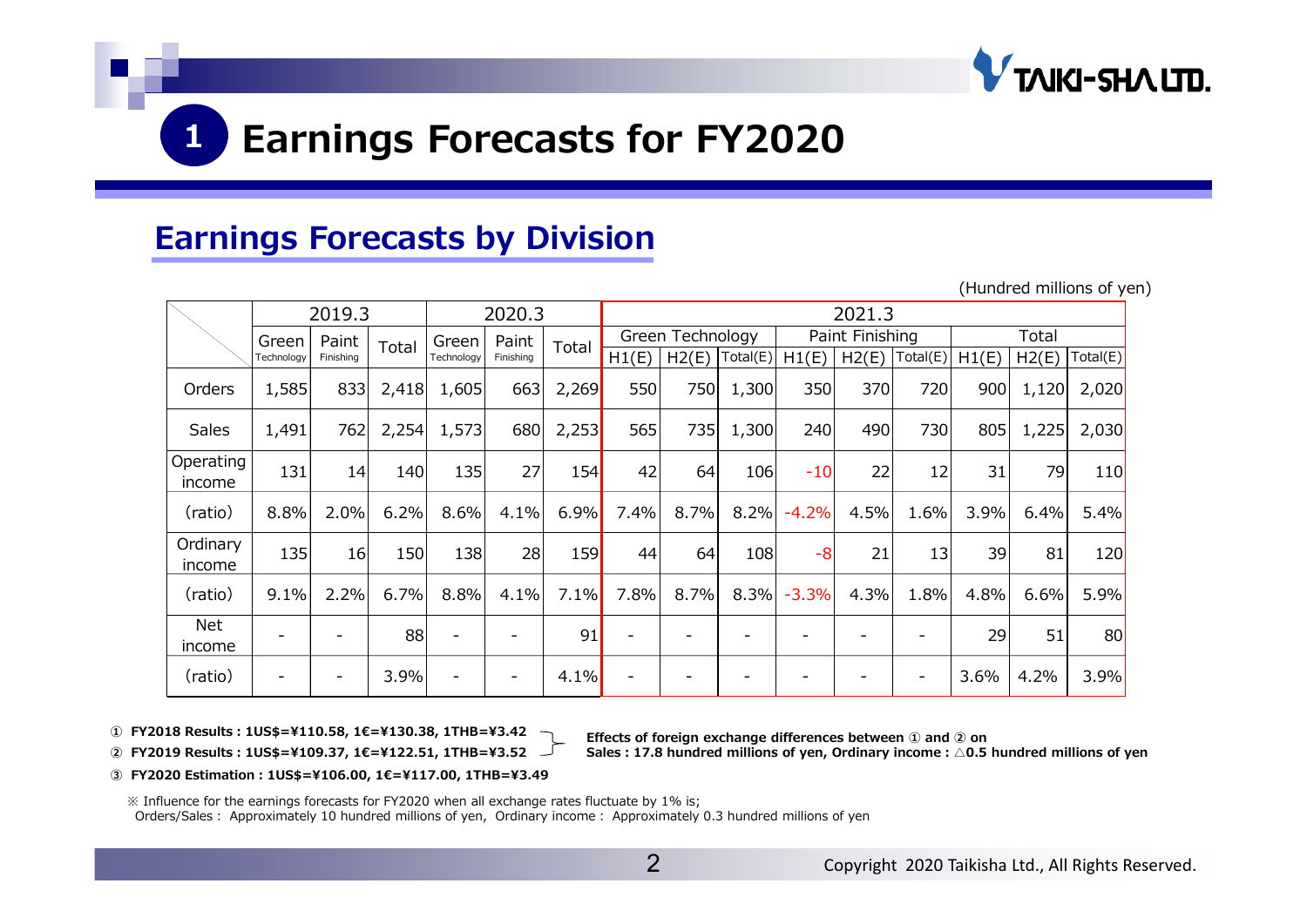

# **Earnings Forecasts for FY2020 Orders-received**

| (Hundred millions of yen) |       |           |              |                                |       |          |                            |                  |                   |  |  |
|---------------------------|-------|-----------|--------------|--------------------------------|-------|----------|----------------------------|------------------|-------------------|--|--|
|                           |       | FY2019    |              | <b>FY2020</b><br>(Expectation) |       |          | <b>Difference</b><br>$B-A$ |                  |                   |  |  |
|                           |       | (Results) |              |                                |       |          |                            |                  |                   |  |  |
|                           |       | A         |              |                                | B     |          |                            |                  |                   |  |  |
|                           | H1    | H2        | <b>Total</b> | H1(E)                          | H2(E) | Total(E) | H1(E)                      | H2(E)            | Total(E)          |  |  |
| <b>Orders-received</b>    | 1,184 | 1,084     | 2,269        | 900                            | 1,120 | 2,020    | $-284$                     | 35               | $-249$            |  |  |
| (Japan)                   | (666) | (579)     | (1,245)      | (407)                          | (628) | (1,035)  | $\triangle$ 259)           | (48)             | $(\triangle 210)$ |  |  |
| (Overseas)                | (518) | (504)     | (1,023)      | (493)                          | (492) | (985)    | $(\triangle 25)$           | $(\triangle 12)$ | $(\triangle 38)$  |  |  |
| Green Technology          | 786   | 819       | 1,605        | 550                            | 750   | 1,300    | $-236$                     | $-69$            | $-305$            |  |  |
| <b>Building HVAC</b>      | 235   | 241       | 477          | 104                            | 251   | 355      | $-131$                     | 9                | $-122$            |  |  |
| <b>Industrial HVAC</b>    | 550   | 577       | 1,127        | 446                            | 499   | 945      | $-104$                     | $-78$            | $-182$            |  |  |
| (Japan)                   | (360) | (271)     | (632)        | (249)                          | (309) | (558)    | $(\triangle 111)$          | (37)             | $(\triangle 74)$  |  |  |
| (Overseas)                | (189) | (305)     | (495)        | (197)                          | (190) | (387)    | (7)                        | $\triangle$ 115) | $\triangle$ 108)  |  |  |
| Paint Finishing           | 398   | 265       | 663          | 350                            | 370   | 720      | $-48$                      | 104              | 56                |  |  |
| (Japan)                   | (69)  | (66)      | (136)        | (54)                           | (68)  | (122)    | $(\triangle 15)$           | (1)              | $(\triangle 14)$  |  |  |
| (Overseas)                | (328) | (199)     | (527)        | (296)                          | (302) | (598)    | $(\triangle 32)$           | (102)            | (70)              |  |  |

(Green Technology System Division)

**1**

- $\mathbf{r}$  Demands for construction of office buildings in central Tokyo is expected to remain firm for middle to long term, for example renovation or rebuilding of buildings with old anti-seismic standards and redevelopment project. But it is appeared movement to postpone the investment in short term due to spread of COVID-19 infection.
- $\mathcal{L}_{\rm{max}}$  In the field of Industrial HVAC in Japan and overseas, each manufacturer is estimated to continue in a correction phase by the influence of decrease in demand for final products due to economic downturn due to spread of COVID-19 infection.

(Paint Finishing System Division)

П The forecast amount of orders-received for the current fiscal year is expected to be a reactionary rise by the effect of delaying the investment timing of some projects in the previous fiscal year.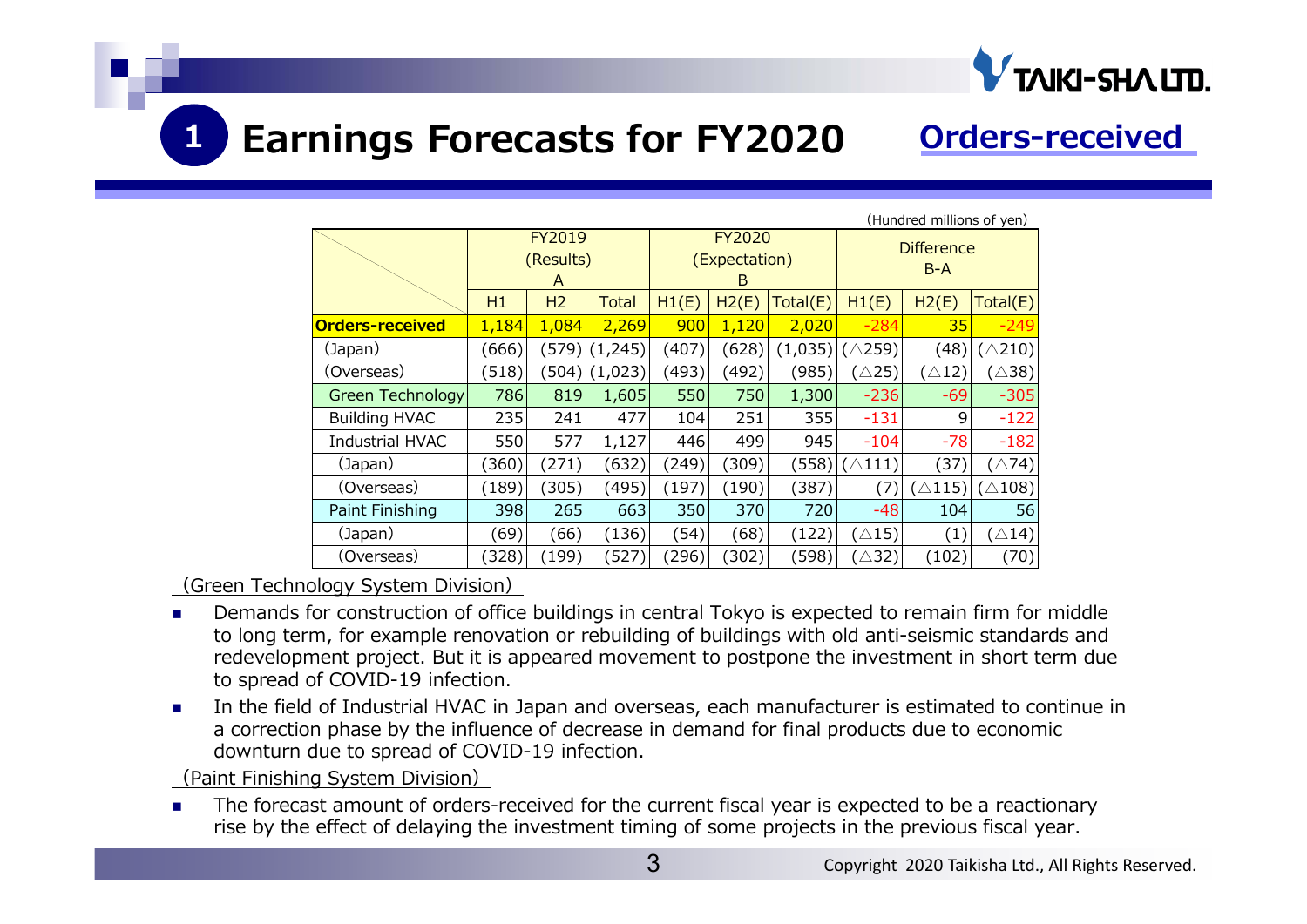

### **1Earnings Forecasts for FY2020 Sales**

| (Hundred millions of yen)                               |                          |                |              |       |                              |          |                            |                   |                   |  |
|---------------------------------------------------------|--------------------------|----------------|--------------|-------|------------------------------|----------|----------------------------|-------------------|-------------------|--|
|                                                         | FY2019<br>(Results)<br>A |                |              |       | FY2020<br>(Expectation)<br>B |          | <b>Difference</b><br>$B-A$ |                   |                   |  |
|                                                         | H1                       | H <sub>2</sub> | <b>Total</b> | H1(E) | H2(E)                        | Total(E) | H1(E)                      | H2(E)             | Total(E)          |  |
| <b>Net sales of completed</b><br>construction contracts | 1,049                    | 1,204          | 2,253        | 805   | 1,225                        | 2,030    | $-244$                     | 20                | $-223$            |  |
| (Japan)                                                 | (642)                    | (680)          | (1, 323)     | (480) | (572)                        | (1,052)  | $(\triangle 162)$          | $(\triangle 108)$ | $(\triangle 271)$ |  |
| (Overseas)                                              | (407)                    | (523)          | (930)        | (325) | (653)                        | (978)    | ∑∆82)                      | (129)             | (47)              |  |
| <b>Green Technology</b>                                 | 761                      | 812            | 1,573        | 565   | 735                          | 1,300    | $-196$                     | $-77$             | $-273$            |  |
| <b>Building HVAC</b>                                    | 251                      | 298            | 549          | 166   | 194                          | 360      | $-85$                      | $-104$            | $-189$            |  |
| <b>Industrial HVAC</b>                                  | 510                      | 513            | 1,024        | 399   | 541                          | 940      | $-111$                     | 27                | $-84$             |  |
| (Japan)                                                 | (334)                    | (300)          | (634)        | (264) | (294)                        | (558)    | $(\triangle 70)$           | $(\triangle 6)$   | $(\triangle 76)$  |  |
| (Overseas)                                              | (176)                    | (213)          | (389)        | (135) | (247)                        | (382)    | $(\triangle 41)$           | (33)              | $(\triangle 7)$   |  |
| Paint Finishing                                         | 288                      | 391            | 680          | 240   | 490                          | 730      | $-48$                      | 98                | 49                |  |
| (Japan)                                                 | (57)                     | (81)           | (139)        | (50)  | (84)                         | (134)    | $(\triangle 7)$            | (2)               | $(\triangle 5)$   |  |
| (Overseas)                                              | (230)                    | (309)          | (540)        | (190) | (406)                        | (596)    | $(\triangle 40)$           | (96)              | (55)              |  |

・In the field of Building HVAC, there is estimated to be a reactionary fall due to large-scale redevelopment projects completed in the previous fiscal year.

・Regarding Industrial HVAC in Japan, there is estimated to be a reactional fall due to the progress of construction of large-scale projects in the first period of previous fiscal year. ・Overseas, both in the field of Industrial HVAC and Paint Finishing System, there is estimated to be a decrease because of the progress of construction due to spread of COVID-19 infection in the first half of this fiscal year.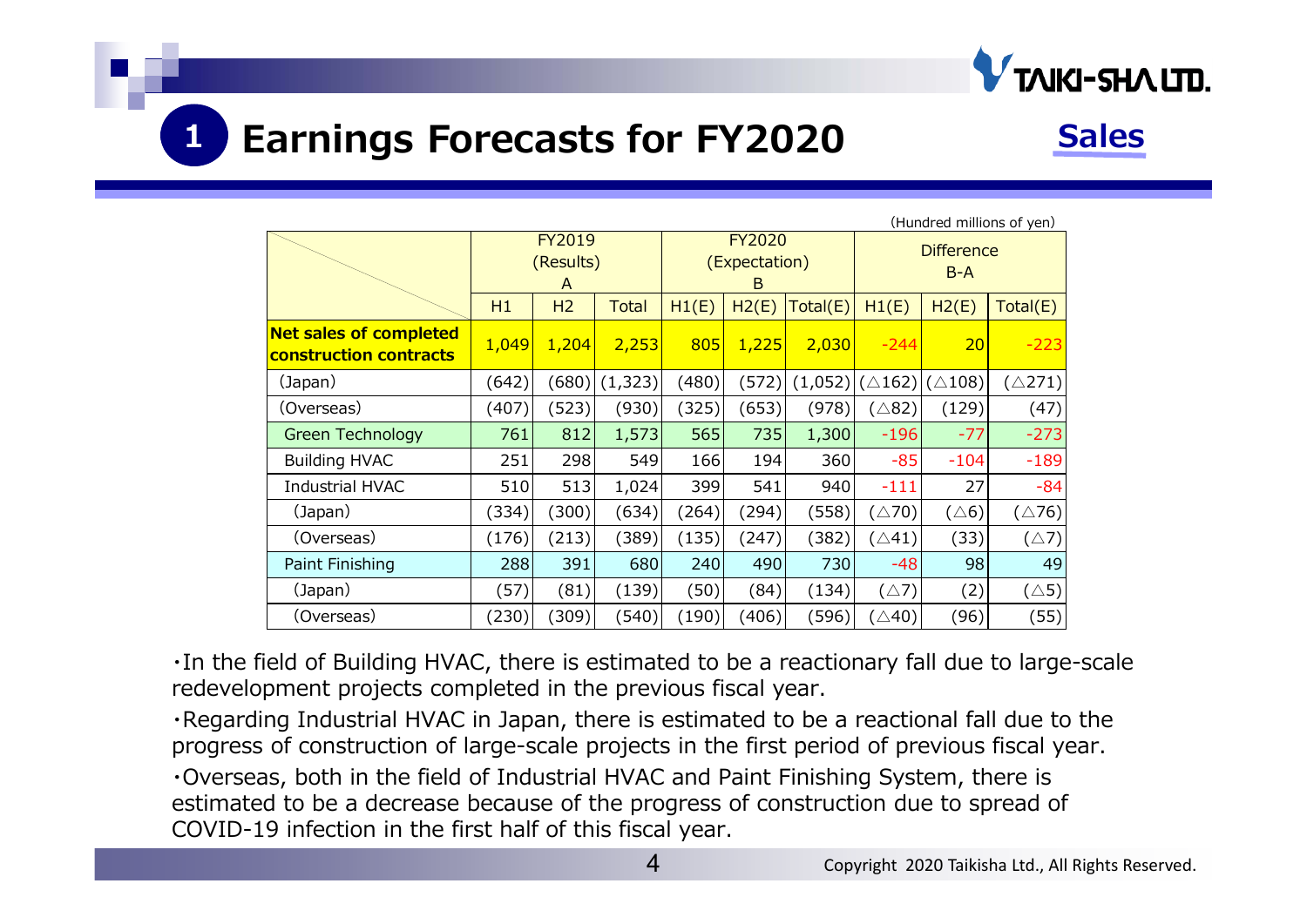

### **1Earnings Forecasts for FY2020** Profit

|                                                   |      |                                 |              |         |                                     |          |                            |               | (Hundred millions of yen) |
|---------------------------------------------------|------|---------------------------------|--------------|---------|-------------------------------------|----------|----------------------------|---------------|---------------------------|
|                                                   |      | <b>FY2019</b><br>(Results)<br>A |              |         | <b>FY2020</b><br>(Expectation)<br>B |          | <b>Difference</b><br>$B-A$ |               |                           |
|                                                   | H1   | H2                              | <b>Total</b> | H1(E)   | H2(E)                               | Total(E) | H1(E)                      | H2(E)         | Total(E)                  |
| <b>Ordinary income</b>                            | 76   | 83                              | <b>159</b>   | 39      | 81                                  | 120      | $-37$                      | $-2$          | $-39$                     |
| (Ratio)                                           | 7.3% | 6.9%                            | 7.1%         | 4.8%    | 6.6%                                | 5.9%     | $-2.5%$                    | $-0.3%$       | $-1.2%$                   |
| <b>Green Technology</b>                           | 74   | 64                              | 138          | 44      | 64                                  | 108      | $-30$                      | $\triangle$ 0 | $-30$                     |
| (Ratio)                                           | 9.8% | 7.9%                            | 8.8%         | 7.8%    | 8.7%                                | 8.3%     | $-2.0%$                    | 0.8%          | $-0.5%$                   |
| Paint Finishing                                   | 5    | 22                              | 28           | -8      | 21                                  | 13       | $-13$                      | $-1$          | $-15$                     |
| (Ratio)                                           | 1.8% | 5.8%                            | 4.1%         | $-3.3%$ | 4.3%                                | 1.8%     | $-5.2%$                    | $-1.6%$       | $-2.4%$                   |
| <b>Profit attributable to</b><br>owners of parent | 53   | 37                              | 91           | 29      | 51                                  | 80       | $-24$                      | 13            | $-11$                     |
| (Ratio)                                           | 5.1% | 3.1%                            | 4.1%         | 3.6%    | 4.2%                                | 3.9%     | $-1.5%$                    | 1.0%          | $-0.1%$                   |

【Ordinary income】

(Green Technology System Division)

It is estimated to be down in income because the net sales of completed construction contracts drastically decrease compared to the previous fiscal year.

(Paint Finishing System Division)

It is estimated to be down in income because the profitability decrease by increase of the projects in region that competition environment is comparatively severe.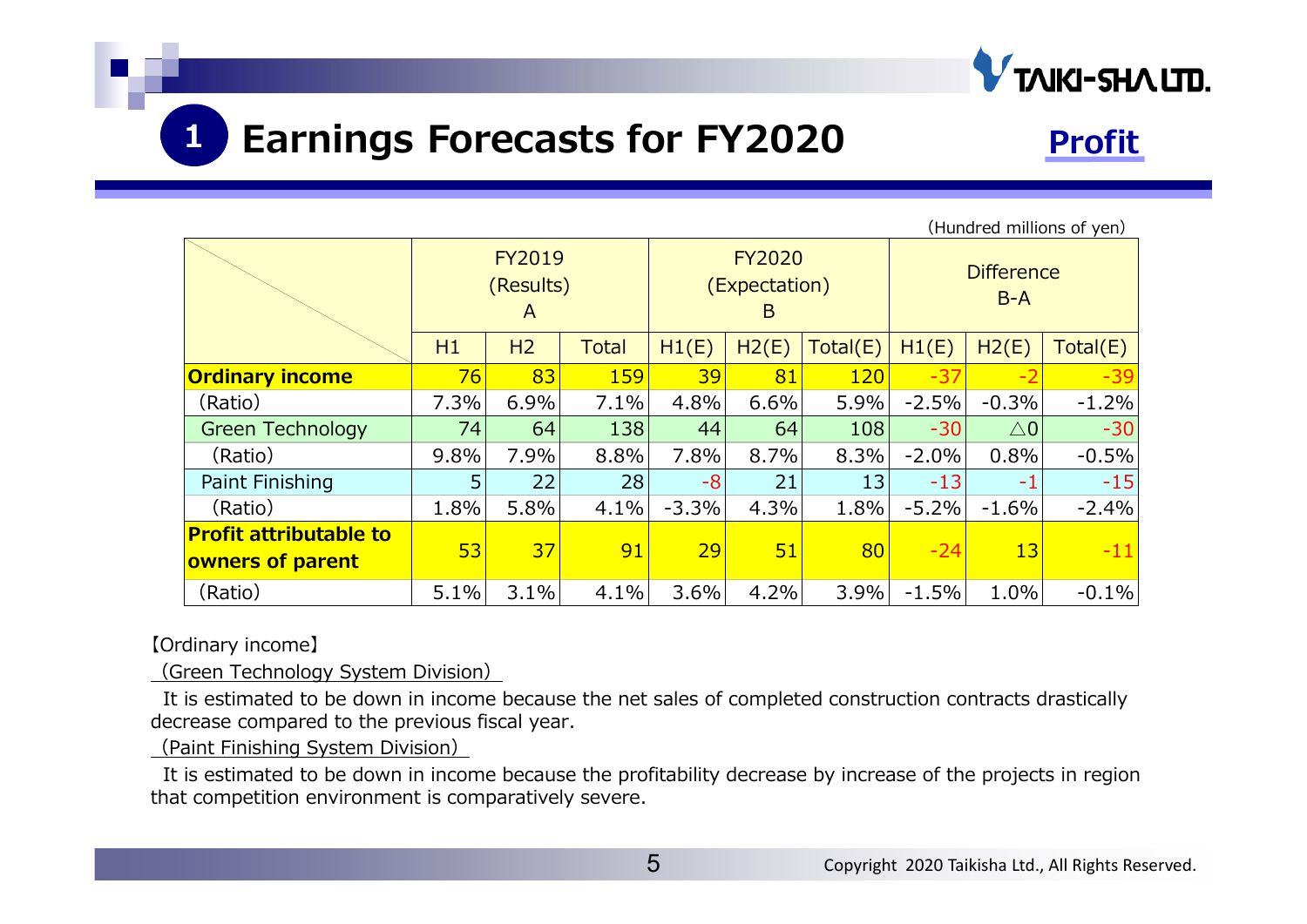

## **Earnings Forecasts by Division**

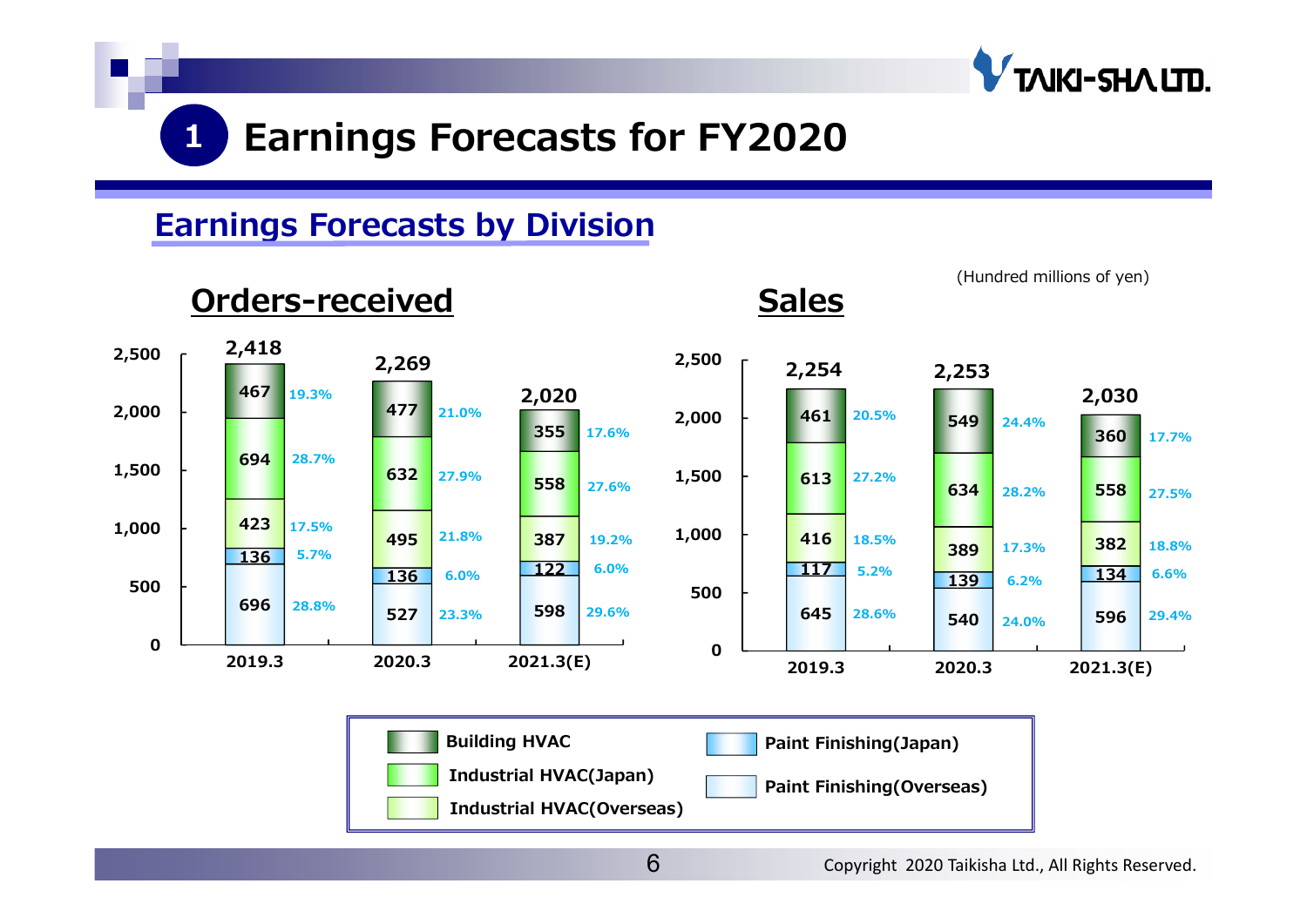

## **Total(Japan/Overseas)**

(Hundred millions of yen) (%: Overseas ratio)

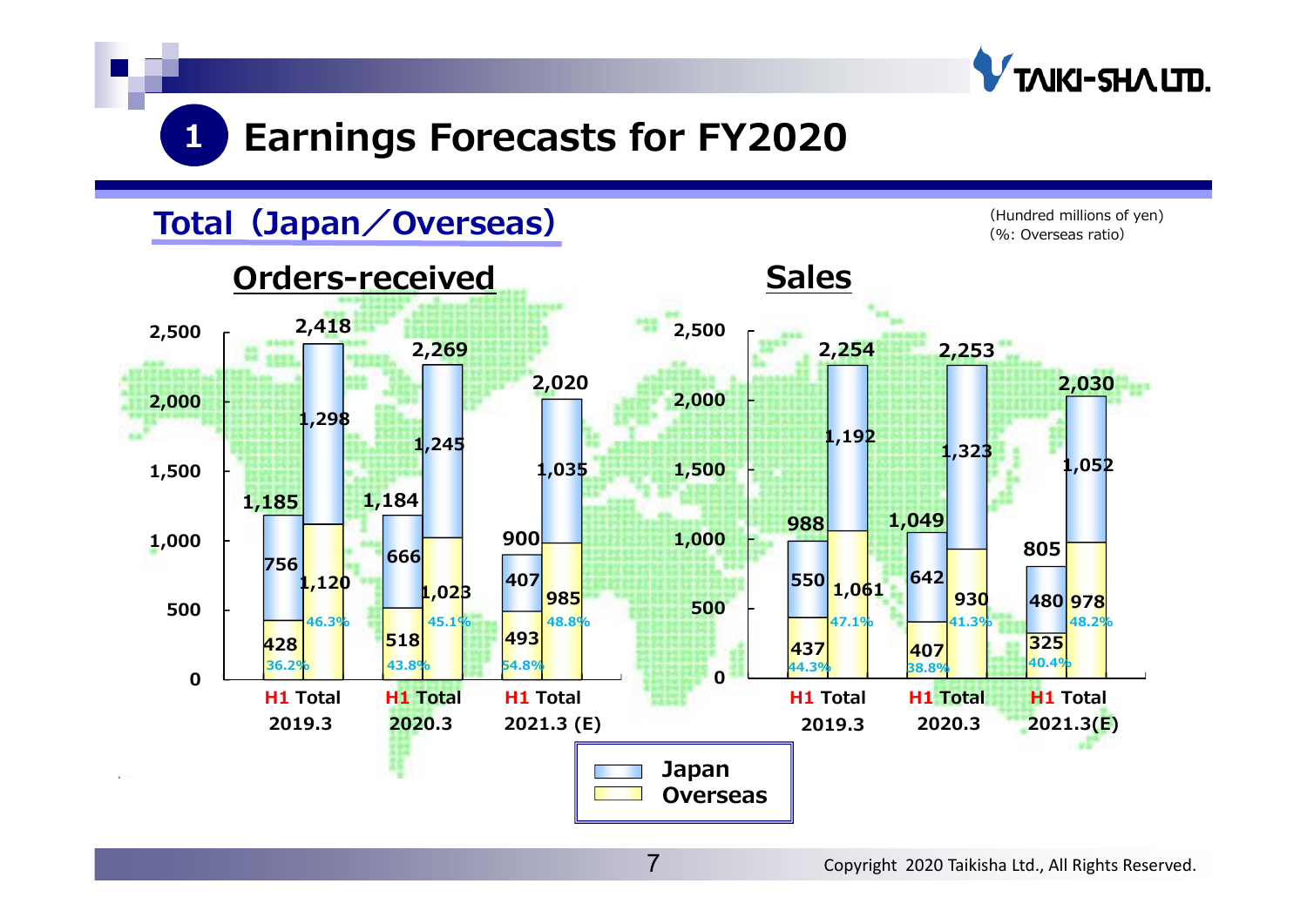



8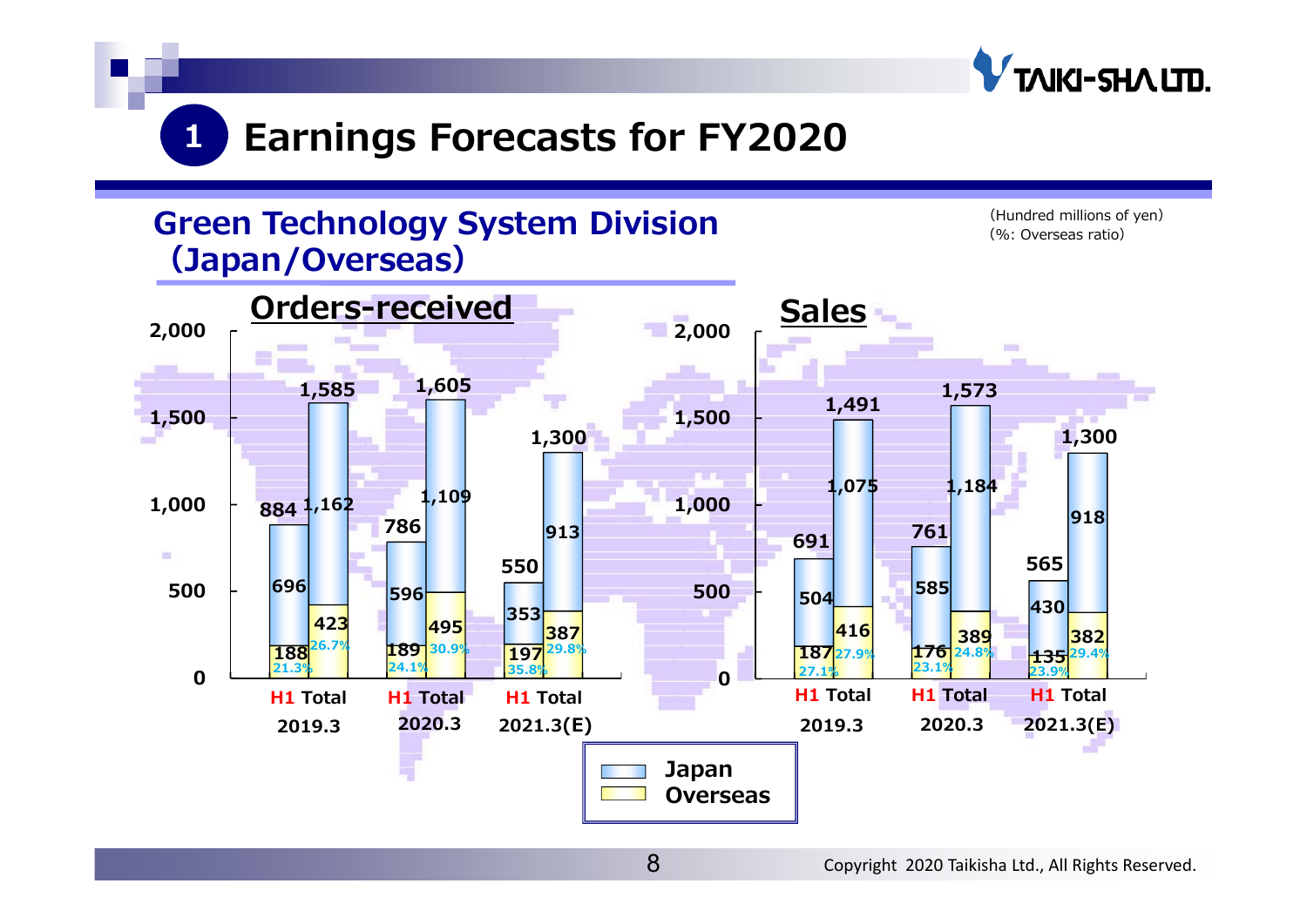

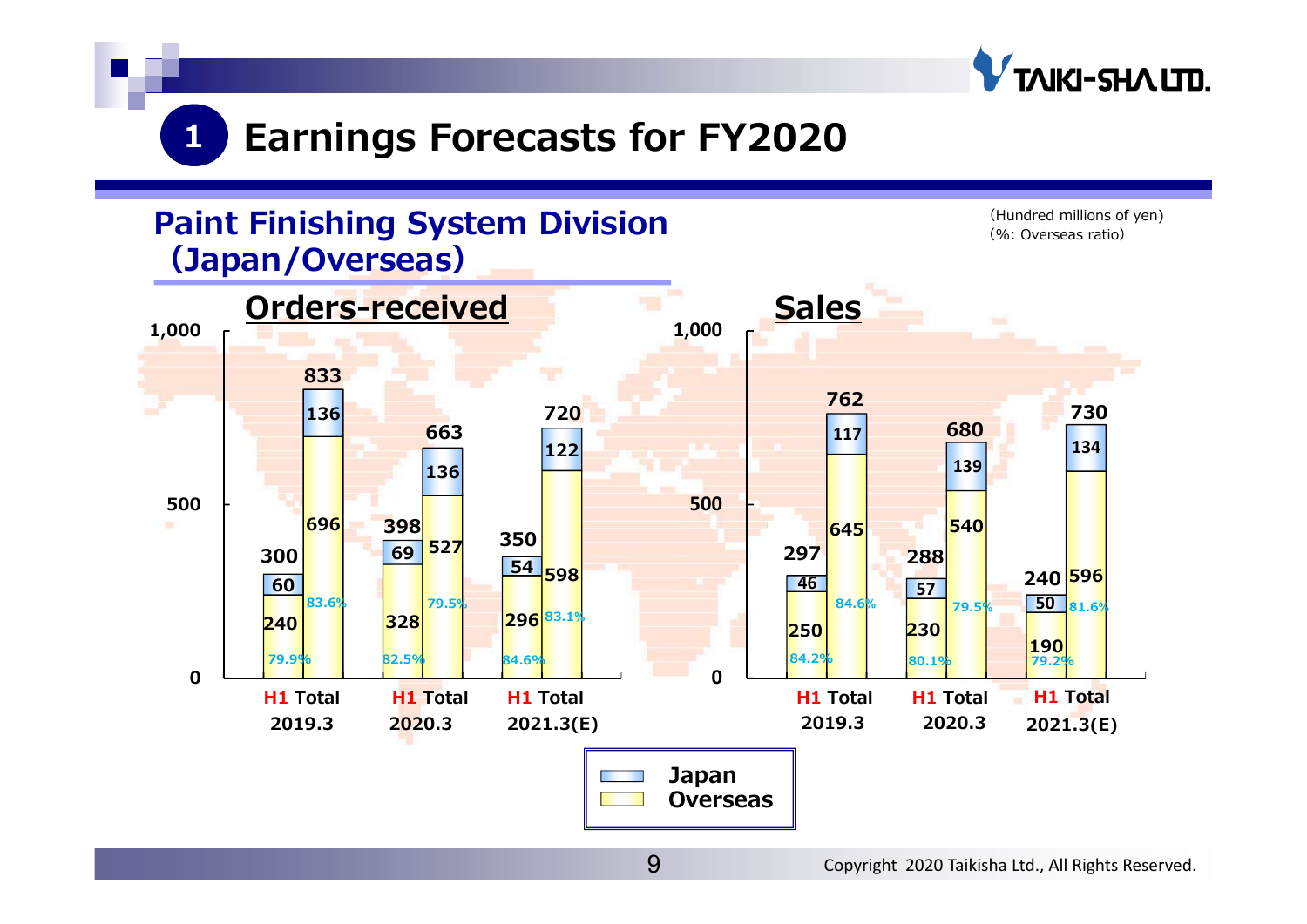

# **Shareholders Returns**

**Purchase / Retirement Disposal of Treasury Shares**

| <b>Purchase Record</b> |                             |                                            | <b>Retirement Record</b> |                        |                             |                                      |                                    |  |  |
|------------------------|-----------------------------|--------------------------------------------|--------------------------|------------------------|-----------------------------|--------------------------------------|------------------------------------|--|--|
| <b>Date</b>            | <b>Number</b><br>(thousand) | <b>Unit</b><br><b>Price</b><br>$($ yen $)$ |                          | <b>Date</b>            | <b>Number</b><br>(thousand) | <b>Unit</b><br><b>Price</b><br>(yen) | <b>Amount</b><br>(million)<br>yen) |  |  |
| 2005/12                | 40                          | 1,933                                      | 77                       | 2008/8                 | 1,200                       | 1,593                                | 1,912                              |  |  |
| 2006/2                 | 597                         | 1,780                                      | 1,062                    | 2018/2                 | 1,700                       | 2,443                                | 4,154                              |  |  |
| 2006/7,8               | 500                         | 1,401                                      | 700                      |                        |                             |                                      |                                    |  |  |
| 2011/8                 | 300                         | 1,576                                      | 472                      | <b>Disposal Record</b> |                             |                                      | (by ESOP)                          |  |  |
| 2012/11                | 600                         | 1,614                                      | 968                      |                        | <b>Number</b>               | <b>Unit</b>                          | <b>Amount</b>                      |  |  |
| 2013/12                | 800                         | 2,170                                      | 1,736                    | <b>Date</b>            | (thousand)                  | <b>Price</b><br>(yen)                | (million)<br>yen)                  |  |  |
| 2015/5                 | 680                         | 3,245                                      | 2,206                    | 2013/2                 | 180                         | 1,860                                | 334                                |  |  |
| 2016/11                | 356                         | 2,805                                      | 999                      |                        |                             |                                      |                                    |  |  |
| 2017/11,12             | 136                         | 3,654                                      | 499                      |                        |                             |                                      |                                    |  |  |

### Copyright 2020 Taikisha Ltd., All Rights Reserved.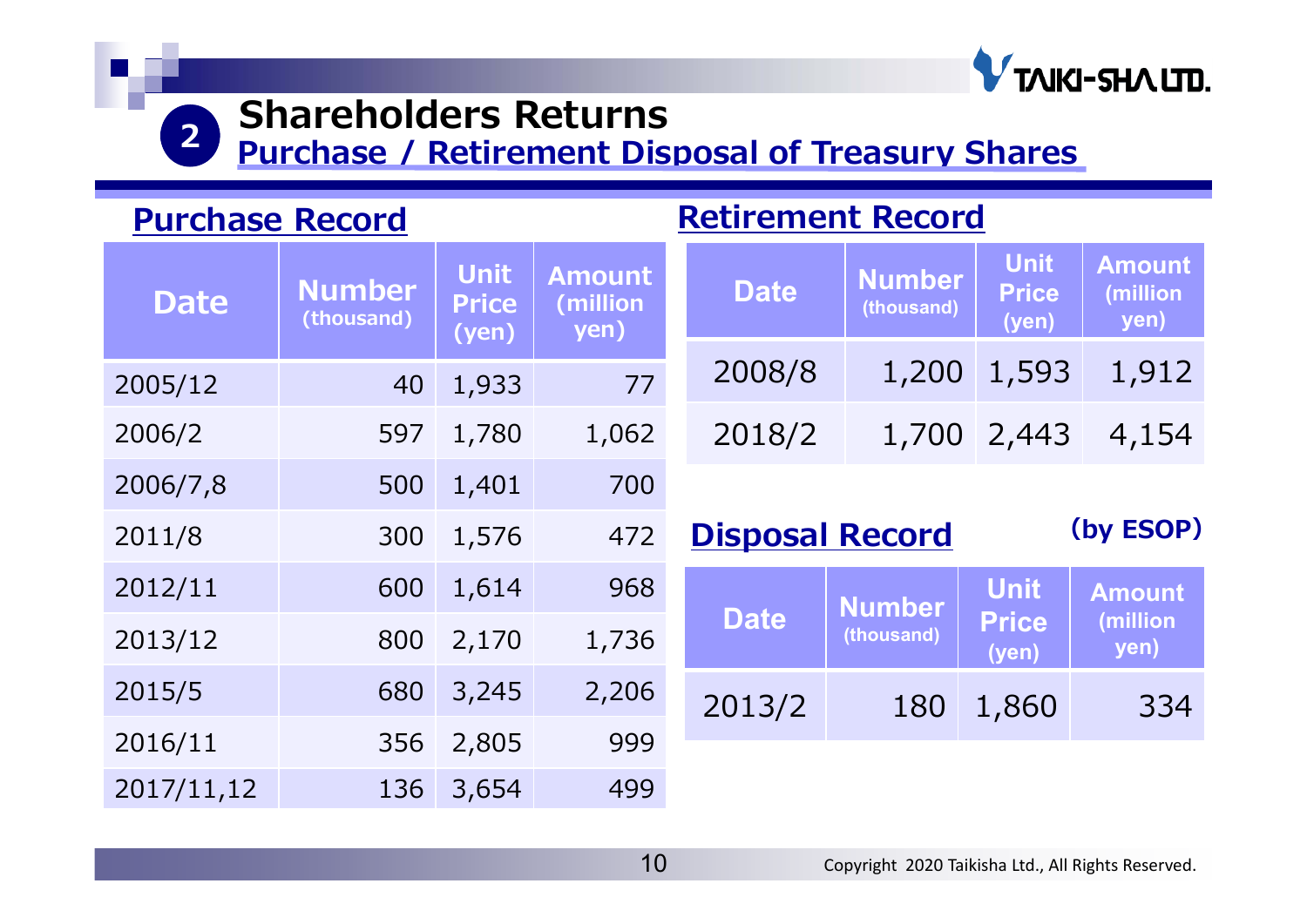

## **Shareholders Returns 2Net income & Cash Dividends**



**The basic policy is to implement steady dividends by targeting a consolidated dividend payout ratio of 35%.Regarding the estimated annual dividend ended March 31, 2021, it is 90 yen per share. (dividend payout ratio of 38.3%)**

11